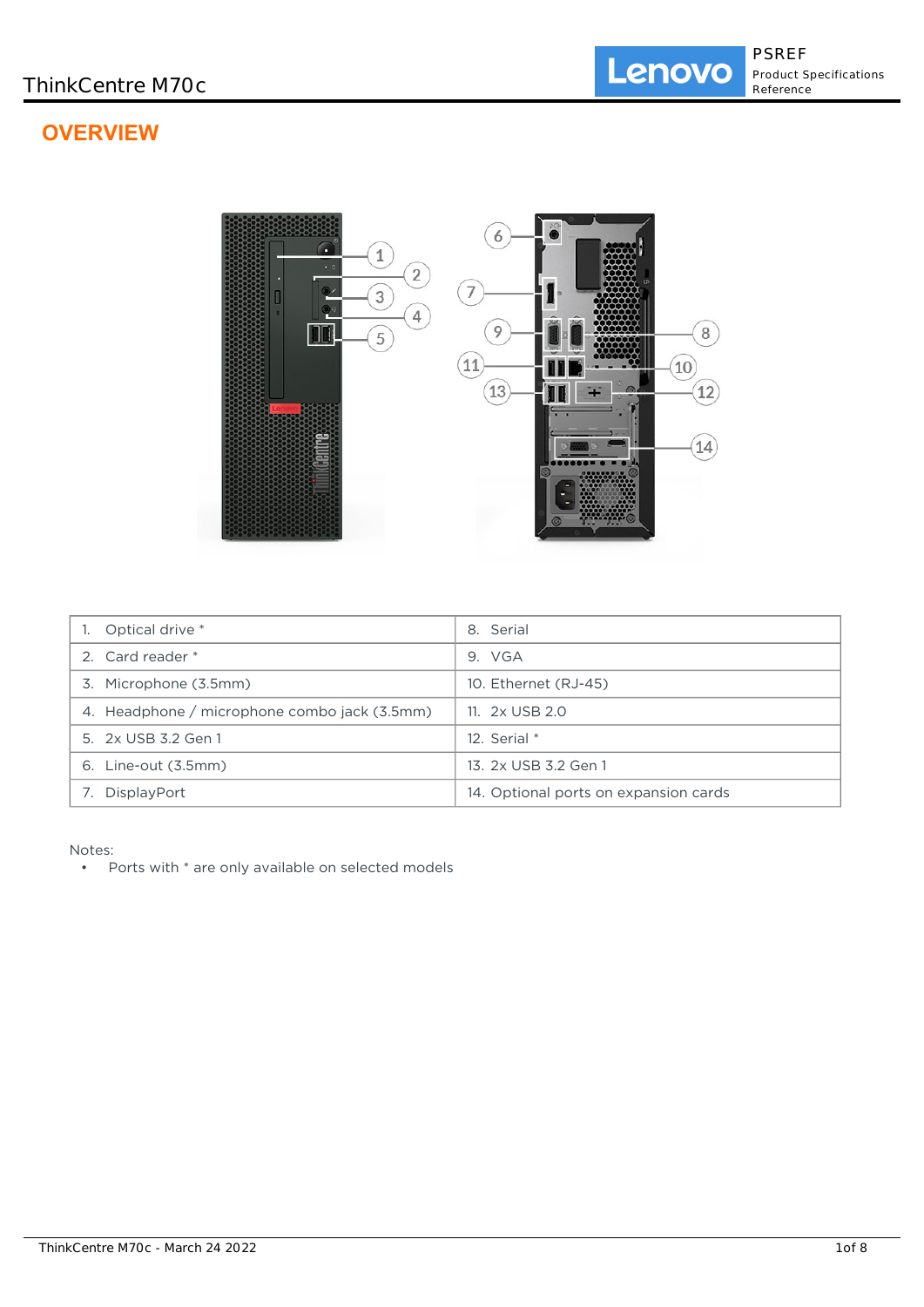## ThinkCentre M70c

# **PERFORMANCE**

## **Processor**

## **Processor Family**

Intel® Celeron®, Intel Pentium®, or 10th Generation Intel Core™ i3 / i5 / i7 / i9 Processor

## **Processor**\*\*

| <b>Processor Name</b> | Cores           |                |        |        |             | Threads   Base Frequency   Max Frequency   Cache   Memory Support | <b>Processor Graphics</b> |
|-----------------------|-----------------|----------------|--------|--------|-------------|-------------------------------------------------------------------|---------------------------|
| Celeron G5900         | 2               | $\overline{2}$ | 3.4GHz |        | 2MB         | DDR4-2666                                                         | Intel UHD Graphics 610    |
| Celeron G5905         | $\overline{2}$  | $\overline{2}$ | 3.5GHz |        | 4MB         | DDR4-2666                                                         | Intel UHD Graphics 610    |
| Celeron G5920         | 2               | 2              | 3.5GHz |        | 2MB         | DDR4-2666                                                         | Intel UHD Graphics 610    |
| Celeron G5925         | 2               | 2              | 3.6GHz |        | 4MB         | DDR4-2666                                                         | Intel UHD Graphics 610    |
| Pentium Gold G6400 2  |                 | $\overline{4}$ | 4.0GHz |        | 4MB         | DDR4-2666                                                         | Intel UHD Graphics 610    |
| Pentium Gold G6405 2  |                 | $\overline{4}$ | 4.1GHz |        | 4MB         | DDR4-2666                                                         | Intel UHD Graphics 610    |
| Pentium Gold G6500 2  |                 | $\overline{4}$ | 4.1GHz |        | 4MB         | DDR4-2666                                                         | Intel UHD Graphics 630    |
| Pentium Gold G6600 2  |                 | $\overline{4}$ | 4.2GHz |        | 4MB         | DDR4-2666                                                         | Intel UHD Graphics 630    |
| Core i3-10100         | 4               | 8              | 3.6GHz | 4.3GHz | 6MB         | DDR4-2666                                                         | Intel UHD Graphics 630    |
| Core i3-10105         | 4               | 8              | 3.7GHz | 4.4GHz | 6MB         | DDR4-2666                                                         | Intel UHD Graphics 630    |
| Core i3-10300         | 4               | 8              | 3.7GHz | 4.4GHz | 8MB         | DDR4-2666                                                         | Intel UHD Graphics 630    |
| Core i3-10305         | 4               | 8              | 3.8GHz | 4.5GHz | 8MB         | DDR4-2666                                                         | Intel UHD Graphics 630    |
| Core i3-10320         | 4               | 8              | 3.8GHz | 4.6GHz | 8MB         | DDR4-2666                                                         | Intel UHD Graphics 630    |
| Core i5-10400         | 6               | 12             | 2.9GHz | 4.3GHz | 12MB        | DDR4-2666                                                         | Intel UHD Graphics 630    |
| Core i5-10500         | 6               | 12             | 3.1GHz | 4.5GHz | 12MB        | DDR4-2666                                                         | Intel UHD Graphics 630    |
| Core i5-10600         | 6               | 12             | 3.3GHz | 4.8GHz | <b>12MB</b> | DDR4-2666                                                         | Intel UHD Graphics 630    |
| Core i7-10700         | 8               | 16             | 2.9GHz | 4.8GHz | <b>16MB</b> | DDR4-2933                                                         | Intel UHD Graphics 630    |
| Core i7-10700F        | 8               | 16             | 2.9GHz | 4.8GHz | 16MB        | DDR4-2933                                                         |                           |
| Core i9-10900         | 10 <sup>°</sup> | 20             | 2.8GHz | 5.2GHz | 20MB        | DDR4-2933                                                         | Intel UHD Graphics 630    |
| Core i9-10900F        | 10 <sup>°</sup> | 20             | 2.8GHz | 5.2GHz | 20MB        | <b>DDR4-2933</b>                                                  |                           |

## **Operating System**

### **Operating System**\*\*

- Windows® 11 Pro 64
- Windows 11 Home 64
- Windows 11 DG Windows 10 Pro 64
- Windows 10 Pro 64
- Windows 10 Home 64
- Windows 10 IoT Enterprise
- Ubuntu Linux

## **Graphics**

### **Graphics**\*\* [1]

| Graphics                  | Type              | Memory       | Connector                                    | Max Resolution                               | Key<br>Features         |
|---------------------------|-------------------|--------------|----------------------------------------------|----------------------------------------------|-------------------------|
| Intel UHD graphics<br>610 | Integrated Shared |              | 1x VGA, 1x DP                                | 2048x1536@50Hz(VGA),<br>4096x2304@60Hz(DP)   | DirectX <sup>®</sup> 12 |
| Intel UHD graphics<br>630 | Integrated Shared |              | 1x VGA, 1x DP                                | 2048x1536@50Hz(VGA),<br>4096x2304@60Hz(DP)   | Direct X12              |
| AMD Radeon™ 520           | Discrete          | 2GB<br>GDDR5 | $1x$ HDMI <sup>®</sup> 1.4, 1x<br><b>VGA</b> | 3840x2160@30Hz(HDMI),<br>2048x1536@85Hz(VGA) | Direct X12              |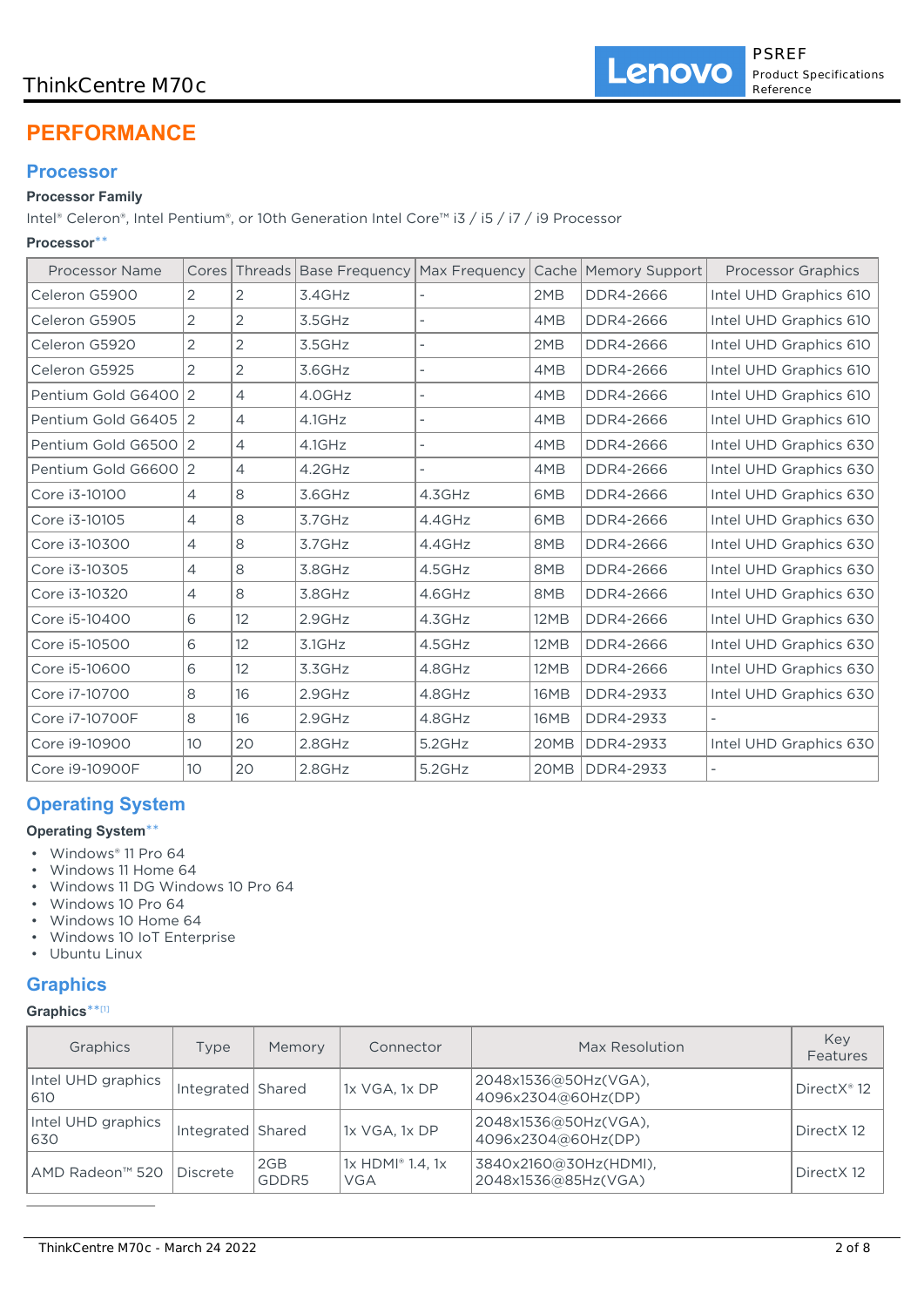## ThinkCentre M70c

Lenovo

Notes:

1. The information of integrated graphics are not applicable for the models without integrated graphics (for the details, please refer to processor section)

## **Monitor Support**

### **Monitor Support**

Supports up to 2 independent displays via onboard ports (VGA and DisplayPort™), more displays support via discrete graphics

### **Chipset**

### **Chipset**

Intel B460 chipset

### **Memory**

### **Max Memory**[1]

Up to 32GB DDR4-2933

### **Memory Slots**

Two DDR4 DIMM slots, dual-channel capable

#### **Memory Type**\*\*

- DDR4-2666
- DDR4-2933

Notes:

1. The max memory is based on the test results with current Lenovo® memory offerings. The system may support more memory as the technology develops.

### **Storage**

### **Storage Support**[1]

Up to two drives, 1x 2.5"/3.5" HDD + 1x M.2 SSD

- 2.5" HDD up to 1TB
- 3.5" HDD up to 1TB
- M.2 SSD up to 512GB

• Optional Intel Optane™ Memory, M.2

### **Storage Type**\*\*\*

| Disk Type                                        | Interface                |        | RPM Security |
|--------------------------------------------------|--------------------------|--------|--------------|
| 2.5" SATA HDD                                    | SATA 6Gb/s               | 5.4K l |              |
| 2.5" SATA HDD                                    | SATA 6Gb/s               | 7.2K   |              |
| 3.5" SATA HDD                                    | SATA 6Gb/s               | 7.2K   |              |
| M.2 2242 SSD                                     | PCIe® NVMe®, PCIe 3.0 x2 |        |              |
| M.2 2242 SSD                                     | PCIe NVMe, PCIe 3.0 x4   |        |              |
| M.2 2280 SSD                                     | PCIe NVMe. PCIe 3.0 x4   |        | Opal         |
| Intel Optane Memory M10   PCIe NVMe, PCIe 3.0 x2 |                          |        |              |

### **RAID**

No support

Notes:

1. The storage capacity supported is based on the test results with current Lenovo storage offerings. The system may support larger storage as the technology develops.

### **Removable Storage**

### **Optical**\*\*

- DVD-ROM, SATA 1.5Gb/s, slim (9.0mm)
- DVD burner (DVD±RW), SATA 1.5Gb/s, slim (9.0mm)
- None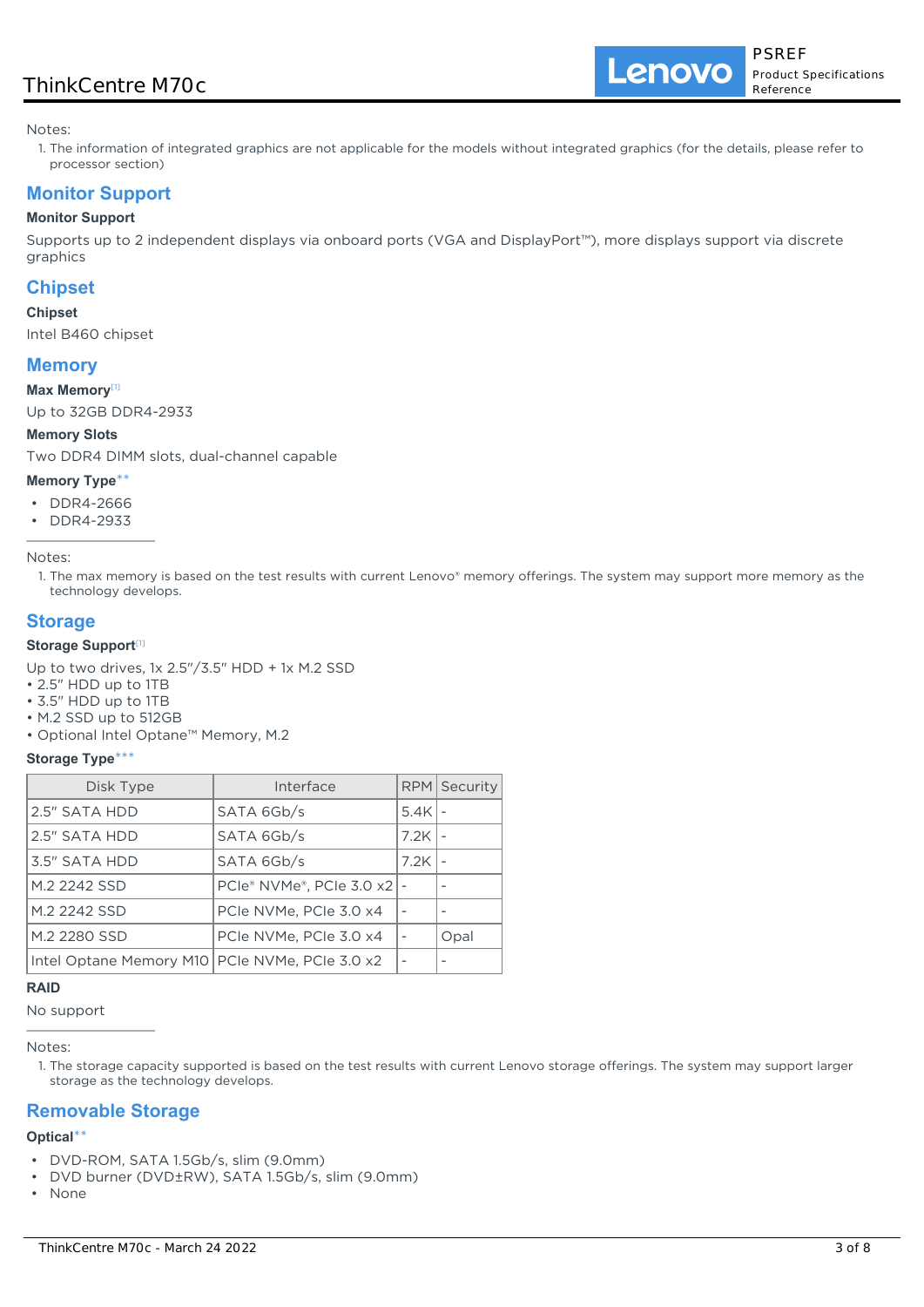### **Card Reader**

- 7-in-1 card reader
- No card reader

## **Multi-Media**

### **Audio Chip**

High Definition (HD) Audio, Realtek® ALC623-CG codec or ALC897Q codec

#### **Speakers**

Single speaker, 1W x1

### **Power Supply**

### **Power Supply**\*\*

|                    | Power Type Efficiency | <b>Key Features</b> |
|--------------------|-----------------------|---------------------|
| 180W   Fixed   85% |                       |                     |
| 260W   Fixed   85% |                       | 100-240V, 50-60Hz   |

## **DESIGN**

### **Input Device**

### **Keyboard**\*\*

- Lenovo Calliope Keyboard (USB connector), black
- Lenovo Traditional Keyboard (USB connector), black
- No keyboard

### **Mouse**

- Lenovo Calliope Mouse (USB connector), black
- No mouse

## **Mechanical**

### **Form Factor**

SFF (7.4L)

### **Dimensions (WxDxH)**[1]

100 x 303.5 x 274.8 mm (3.9 x 11.9 x 10.8 inches)

### **Packaging Dimensions (WxDxH)**

195 x 390 x 500 mm (7.67 x 15.35 x 19.69 inches)

### **Weight**

Around 4.5 kg (9.92 lbs)

### **Packaging Weight**

6.57 kg (14.48 lbs)

### **Case Color**

Black

### **Bays**

- 1x 3.5" disk bay
- 1x slim ODD bay

### **Expansion Slots**

- One PCIe 3.0 x1, low-profie (length < 152mm, height < 64mm)
- One PCIe 3.0 x16, low-profie (length < 152mm, height < 64mm)
- Two M.2 slots (one for WLAN, one for SSD)

### **Stand**

- Vertical stand
- No stand

Notes: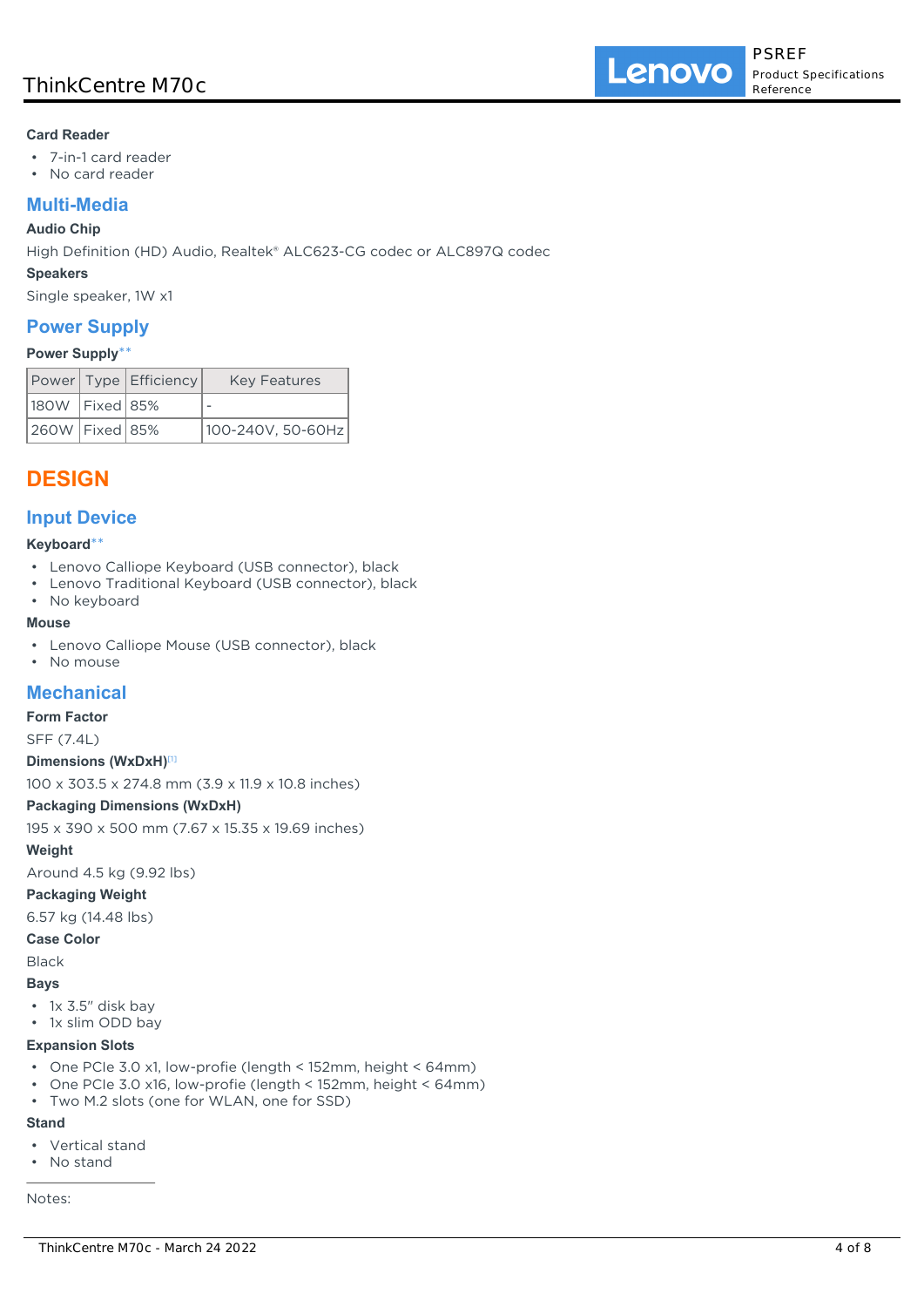Lenovo

1. Dimensins with bezel & PCI holder & rubber foot.

## **CONNECTIVITY**

### **Network**

### **Onboard Ethernet**

Gigabit Ethernet, Realtek RTL8111HN, 1x RJ-45, supports Wake-on-LAN

#### **Optional Ethernet**

- Gigabit Ethernet, Bitland BN8E88, 1x RJ-45, PCIe x1
- No optional Ethernet

#### **WLAN + Bluetooth®**\*\* [1]

- Realtek RTL8822CE, 802.11ac Dual Band 2x2 Wi-Fi® + Bluetooth 5.0, M.2 card
- Intel Wireless-AC 9260, 802.11ac Dual Band 2x2 Wi-Fi + Bluetooth 5.0, M.2 card
- No WLAN and Bluetooth

#### Notes:

1. Bluetooth 5.2 is hardware ready but may run at a lower version due to OS limitation

## **Ports**[1]

## **Front Ports**

- 2x USB 3.2 Gen 1
- 1x headphone / microphone combo jack (3.5mm)
- 1x microphone (3.5mm)

#### **Optional Front Ports**

- 1x card reader
- None

### **Rear Ports**[2]

- 2x USB 2.0
- 2x USB 3.2 Gen 1
- 1x VGA
- 1x DisplayPort
- 1x serial (9-pin)
- 1x Ethernet (RJ-45)
- 1x line-out (3.5mm)

### **Optional Rear Ports**\*\*\*

- 2x USB 2.0 (via 2-port adapter)
- 1x serial
- 1x parallel
- 2x PS/2

Notes:

- 1. The transfer speed of following ports will vary and, depending on many factors, such as the processing speed of the host device, file attributes and other factors related to system configuration and your operating environment, will be slower than theoretical speed. USB 2.0: 480 Mbit/s;
	- USB 3.2 Gen 1 (SuperSpeed USB 5Gbps, formerly USB 3.0 / USB 3.1 Gen 1): 5 Gbit/s;
	- USB 3.2 Gen 2 (SuperSpeed USB 10Gbps, formerly USB 3.1 Gen 2): 10 Gbit/s;
- USB 3.2 Gen 2x2 (SuperSpeed USB 20Gbps): 20 Gbit/s;
- Thunderbolt™ 3/4: 40 Gbit/s
- 2. For video ports on discrete graphics, please see graphics section

### **Monitor Cable**

#### **Monitor Cable**\*\*\*

- DP to dual DP dongle
- DP to HDMI 1.4 dongle
- DP to VGA dongle
- DP to DVI dongle
- No monitor cable

## **SECURITY & PRIVACY**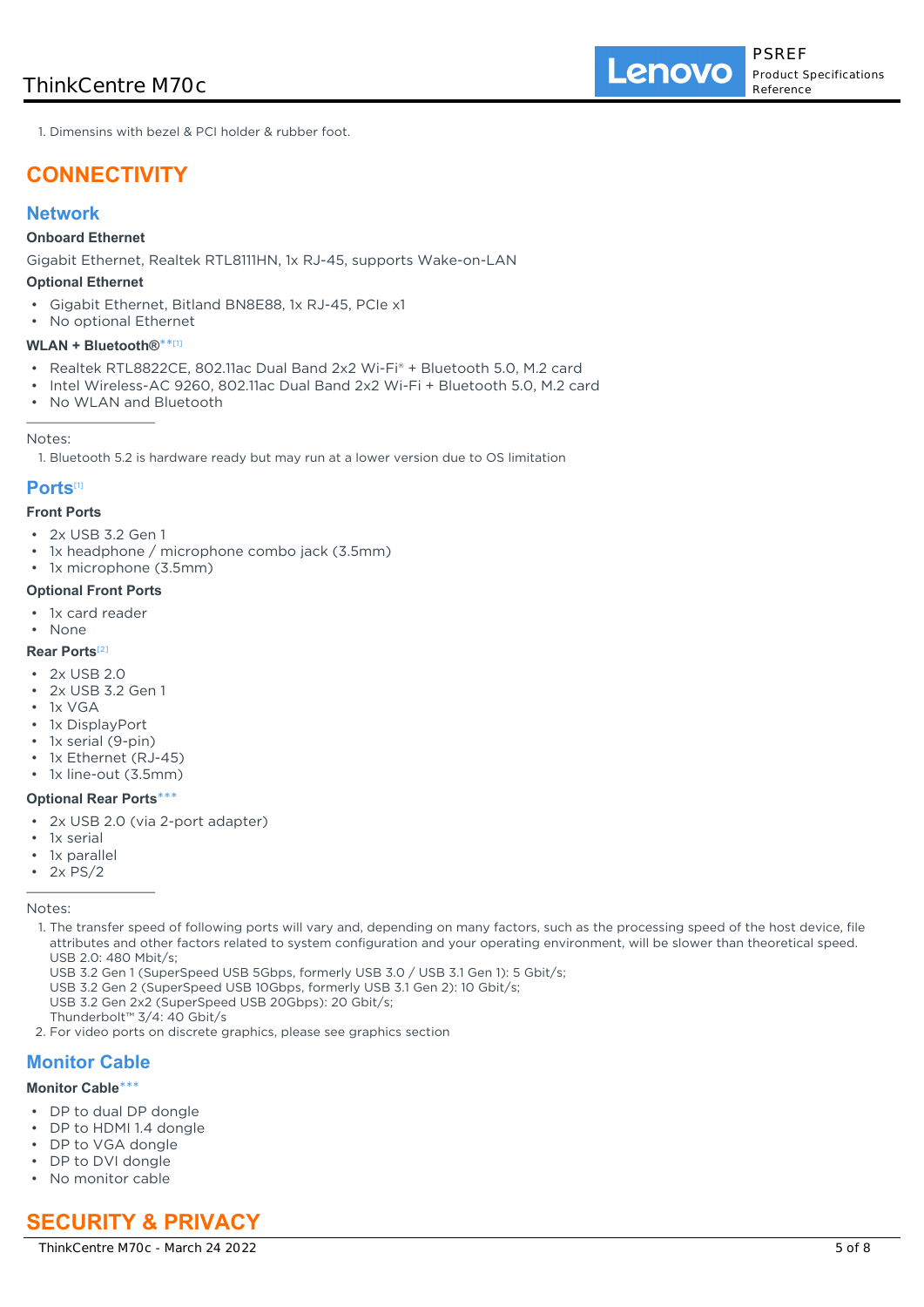## **Security**

### **Security Chip**

Discrete TPM 2.0, TCG certified

### **Physical Locks**

- (Optional) Smart Cable Clip
- Kensington® Security Slot, 3 x 7 mm
- Padlock Loop

### **Chassis Intrusion Switch**

- Chassis intrusion switch
- No chassis intrusion switch

### **Fingerprint Reader**

- Touch style fingerprint reader on mouse
- No fingerprint reader

### **BIOS Security**

- Administrator password
- Power-on password
- Hard disk password
- Boot sequence control
- Boot without keyboard and mouse
- Smart USB protection (allows keyboard / mouse only, blocks all storage devices)
- Individual USB port disablement

## **MANAGEABILITY**

## **System Management**

### **System Management**

Non-vPro

# **SERVICE**

## **Warranty**

### **Base Warranty**\*\* [1]

- 1-year depot service
- 1-year limited onsite service
- 3-year limited onsite service
- No base warranty

Notes:

1. More information of warranty policy, please access https://pcsupport.lenovo.com/warranty

## **ENVIRONMENTAL**

## **Operating Environment**

### **Temperature**

- Operating: 5°C (41°F) to 35°C (95°F)
- Storage: -40°C (-40°F) to 60°C (140°F)

### **Humidity**

- Operating: 20% to 80%
- Storage: 10% to 90%

## **Altitude**

- Operating: 0 m (0 ft) to 3048 m (10,000 ft)
- Storage: 0 m (0 ft) to 12192 m (40,000 ft)

# **CERTIFICATIONS**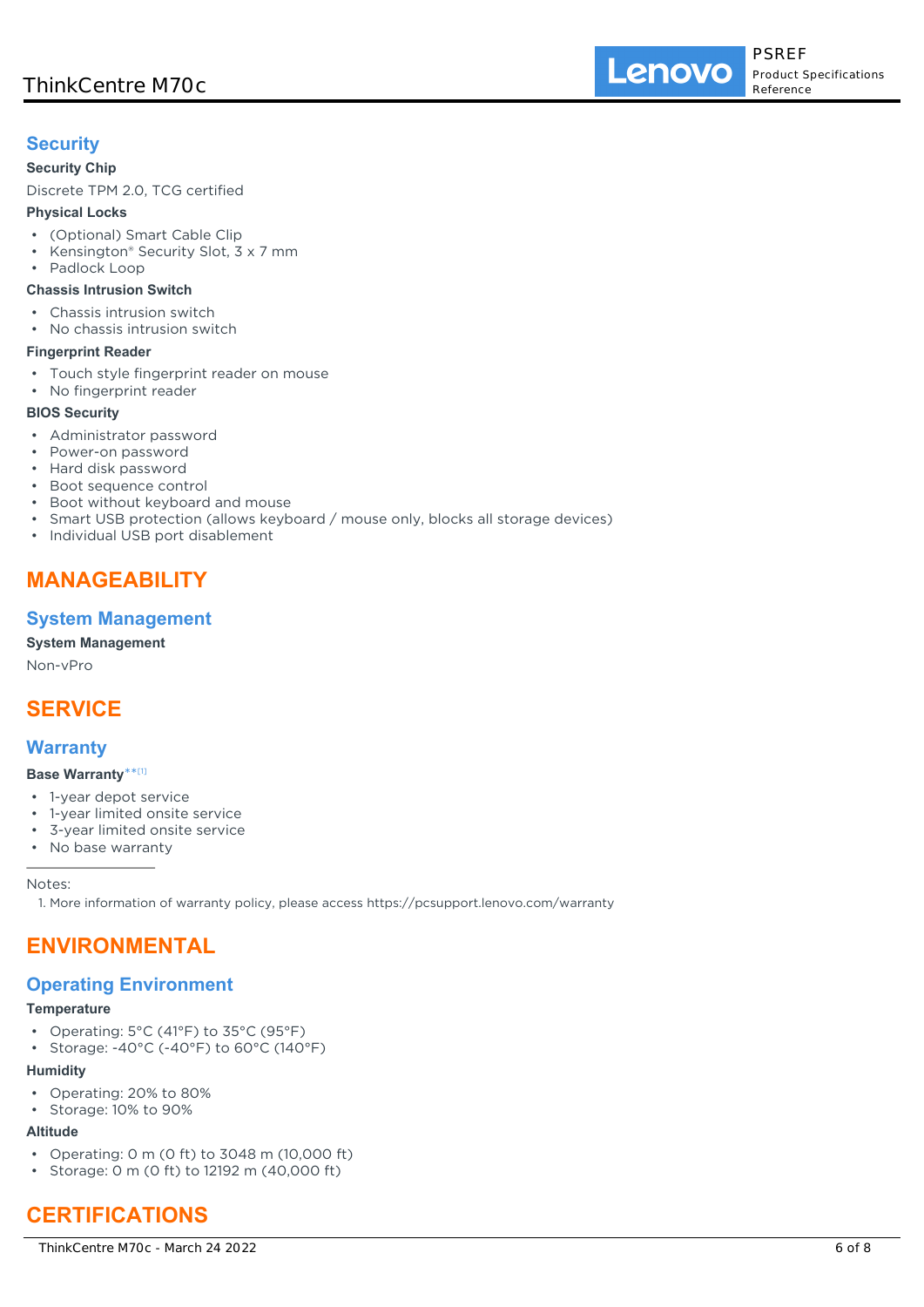## **Green Certifications**

### **Green Certifications**[1]

- (Optional) EPEAT™ Gold
- (Optional) EPEAT Silver
- (Optional) ENERGY STAR® 8.0
- ErP Lot 3
- RoHS compliant

### Notes:

1. ENERGY STAR 8.0 and EPEAT are only available for MT 11GK/11GJ

## **Other Certifications**

### **Other Certifications**

- (Optional) TÜV Rheinland® Low Noise
- (Optional) TÜV Rheinland Ultra Low Noise
- Feature with \*\* means that only one offering listed under the feature is configured on selected models.
- Feature with \*\*\* means that one or more offerings listed under the feature could be configured on selected models.
- Lenovo reserves the right to change specifications or other product information without notice. Lenovo is not responsible for photographic or typographical errors. LENOVO PROVIDES THIS PUBLICATION "AS IS," WITHOUT WARRANTY OF ANY KIND, EITHER EXPRESS OR IMPLIED, INCLUDING THE IMPLIED WARRANTIES OF MERCHANTABILITY OR FITNESS FOR A PARTICULAR PURPOSE. Some jurisdictions do not allow disclaimer of express or implied warranties in certain transactions, therefore this disclaimer may not apply to you.
- The specifications on this page may not be available in all regions, and may be changed or updated without notice.